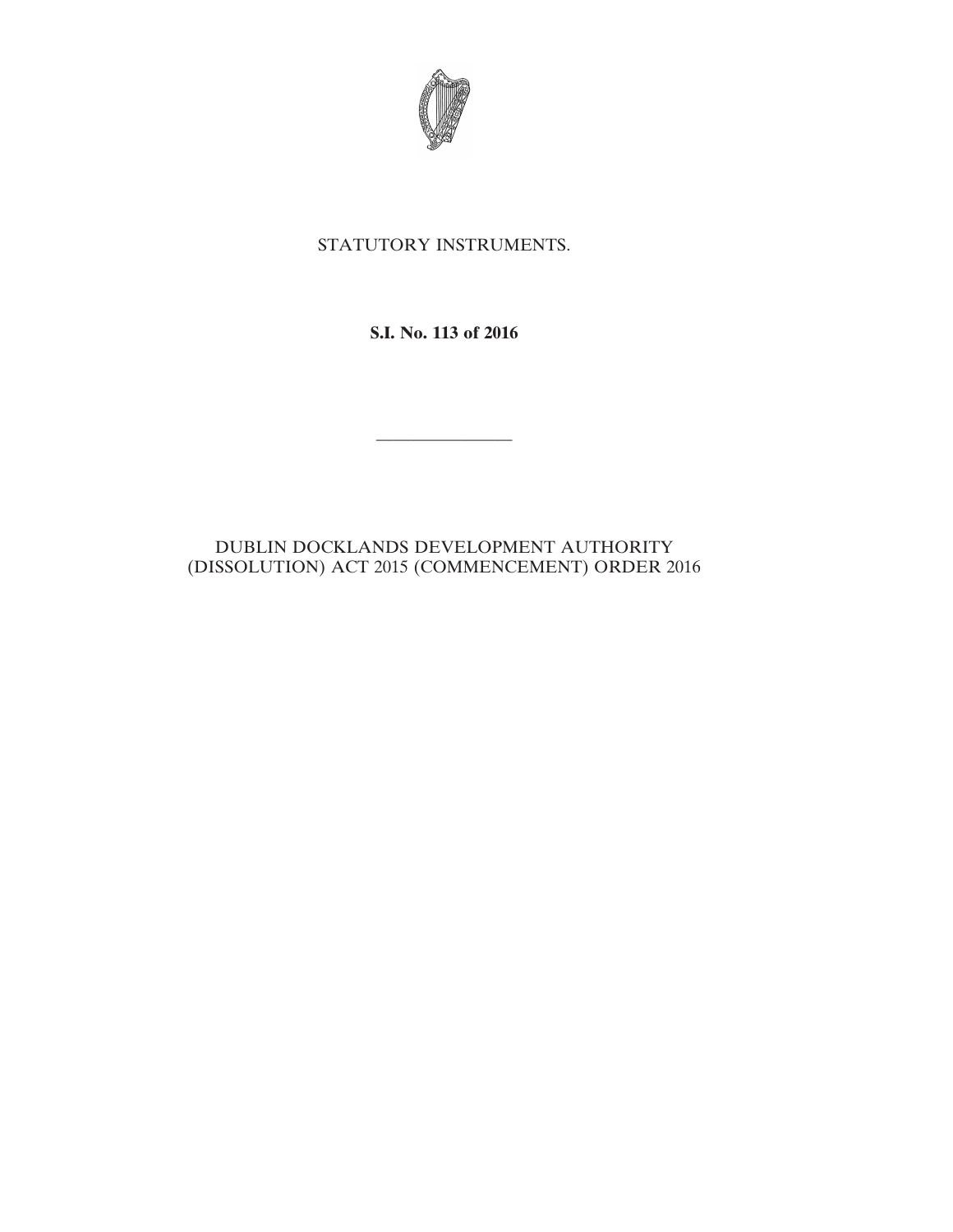#### DUBLIN DOCKLANDS DEVELOPMENT AUTHORITY (DISSOLUTION) ACT 2015 (COMMENCEMENT) ORDER 2016

I, ALAN KELLY, Minister for the Environment, Community and Local Government, in exercise of the powers conferred on me by section 1(3) of the Dublin Docklands Development Authority (Dissolution) Act 2015 (No. 55 of 2015), hereby order as follows:

1. This Order may be cited as the Dublin Docklands Development Authority (Dissolution) Act 2015 (Commencement) Order 2016.

2. The 1st day of March 2016 is appointed as the day on which Part 5 of the Dublin Docklands Development Authority (Dissolution) Act 2015 (No. 55 of 2015) comes into operation.



GIVEN under my Official Seal, 26 February 2016.

> ALAN KELLY, Minister for the Environment, Community and Local Government.

*Notice of the making of this Statutory Instrument was published in "Iris Oifigiúil" of* 1*st March*, 2016.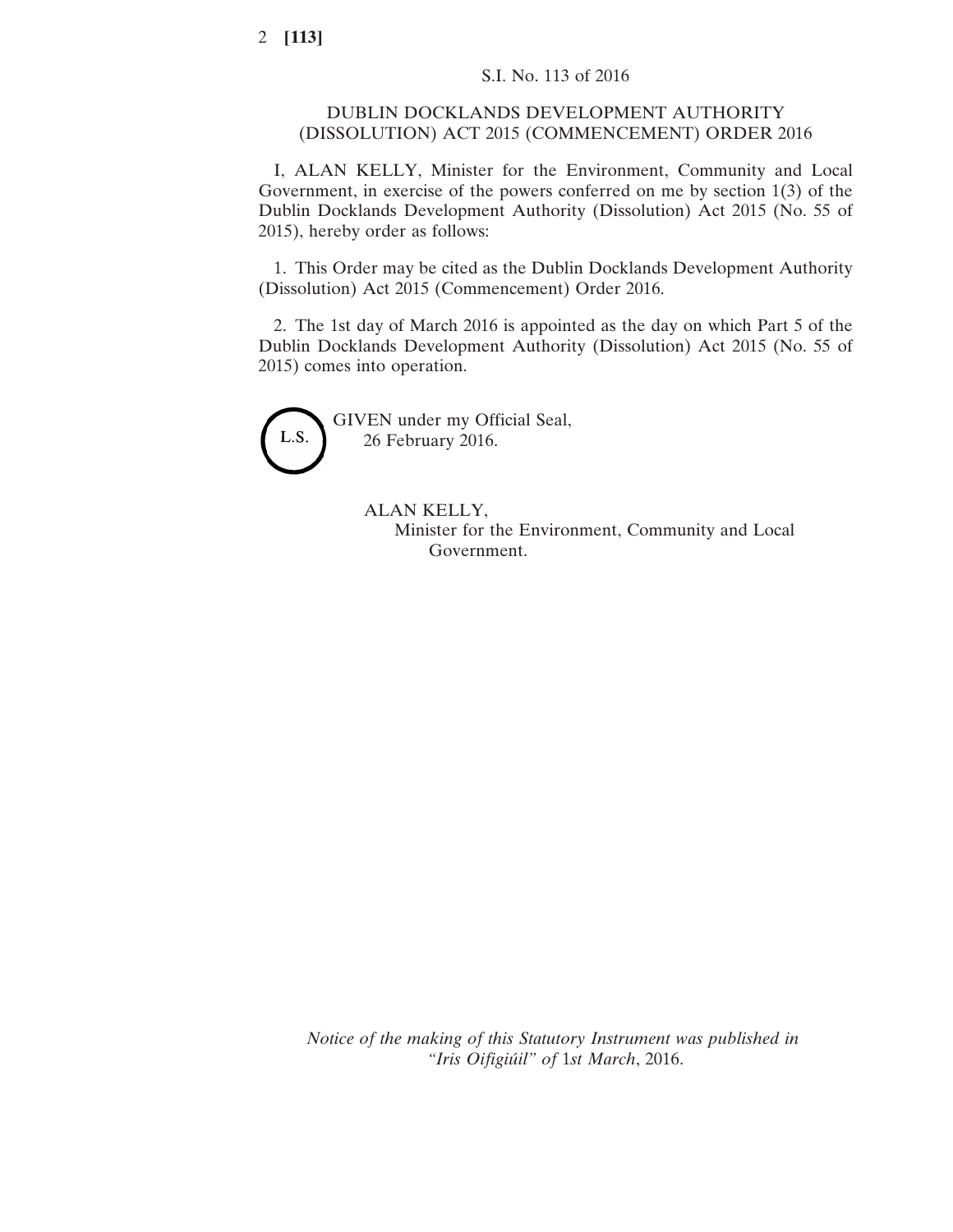**[113]** 3

#### EXPLANATORY NOTE

*(This note is not part of the Instrument and does not purport to be a legal interpretation.)*

This Order provides for the commencement of Part 5 of the Dublin Docklands Development Authority (Dissolution) Act 2015, with effect from 1st March 2016.